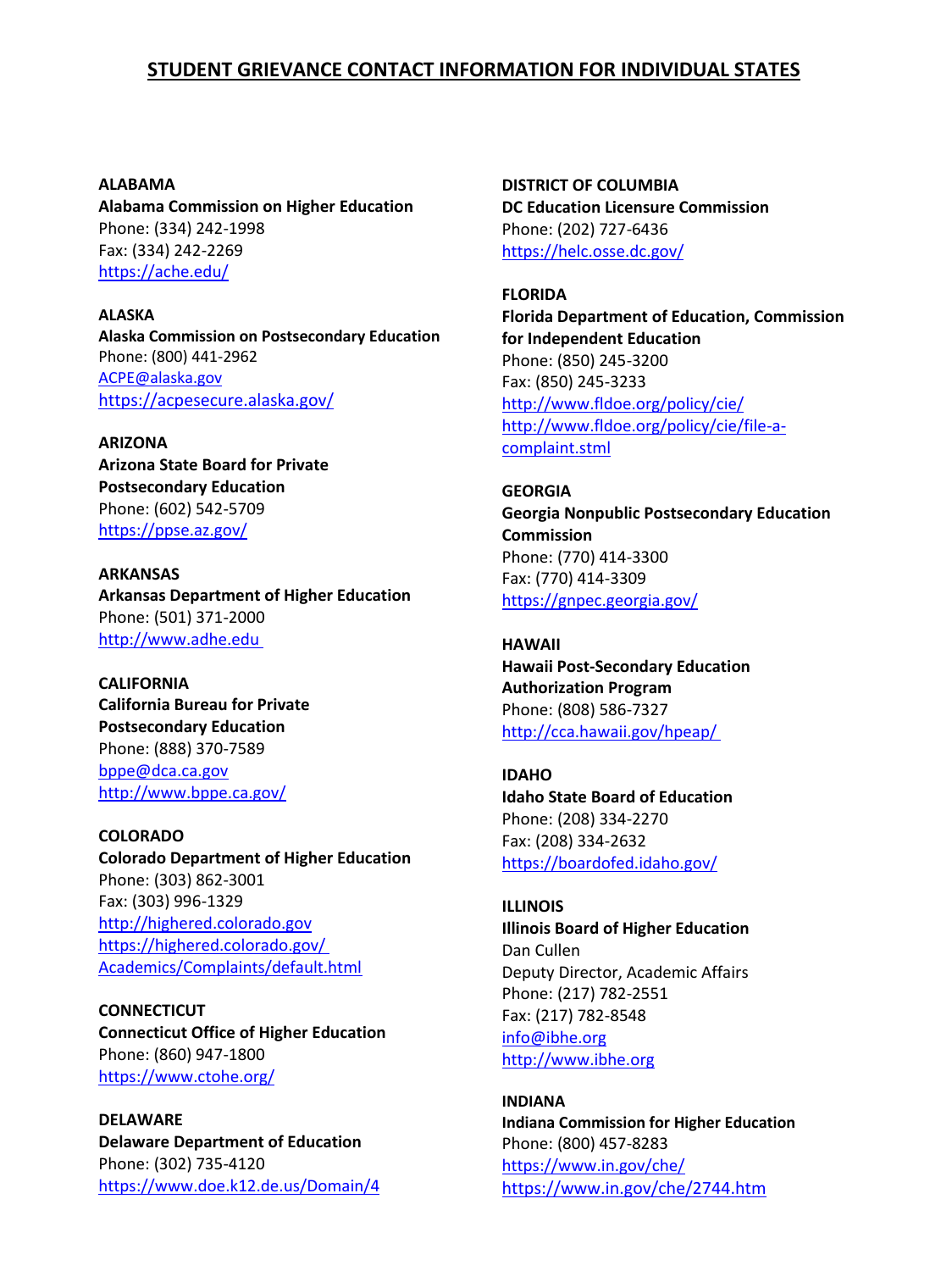**IOWA Iowa College Student Aid Commission**  Phone: (515) 725-3400 [info@iowacollegeaid.gov](mailto:info@iowacollegeaid.gov) [https://www.iowacollegeaid.gov](https://www.iowacollegeaid.gov/)

**KANSAS Kansas Board of Regents**  Phone: (785) 430-4240 [https://www.kansasregents.org](https://www.kansasregents.org/)

**KENTUCKY Kentucky Council on Postsecondary Education** Phone (502) 573-1555 [http://cpe.ky.gov](http://cpe.ky.gov/)

**LOUISIANA Louisiana Board of Regents**  Phone: (225) 342-4253 [http://www.regents.la.gov](http://www.regents.la.gov/) 

**MAINE Maine Department of Education**  Phone: (207) 624-6856 <https://www.maine.gov/doe/learning/highered>

**MARYLAND Maryland Higher Education Commission**  Phone: (800) 974-0203 / (410) 767-3300 <https://mhec.state.md.us/Pages/default.aspx>

**MASSACHUSETTS Massachusetts Department of Higher Education**  Phone: (617) 994-6950 <http://www.mass.edu/>

**MICHIGAN Michigan Department of Licensing and Regulatory Affairs** Phone: (517) 335-9700 <https://www.michigan.gov/lara/>

**MINNESOTA Minnesota Office of Higher Education**  Phone: (651) 642-0567 Fax: (651) 642-0675 [www.ohe.state.mn.us](http://www.ohe.state.mn.us/)

**MISSISSIPPI Mississippi Commission on College Accreditation**  Phone: (601) 432-6198 <http://www.mississippi.edu/mcca/>

**MISSOURI Missouri Department of Higher Education**  Phone: (573) 751-2361 Fax: (573) 751-6635 [info@dhewd.mo.gov](mailto:info@dhewd.mo.gov) <https://dhewd.mo.gov/>

**MONTANA Montana University System, Board of Regents**  Phone: (406) 449-9124 <https://mus.edu/board/>

**NEBRASKA Nebraska Coordinating Commission for Postsecondary Education**  Phone: (402) 471-2847 Fax: (402) 471-2886 [https://ccpe.nebraska.gov](https://ccpe.nebraska.gov/)

**NEVADA Nevada System of Higher Education, Board of Regents**  Phone: (702) 889-8426 [https://nshe.nevada.edu/leadership](https://nshe.nevada.edu/leadership-policy/board-of-regents/)[policy/board-of-regents/](https://nshe.nevada.edu/leadership-policy/board-of-regents/)

**NEW HAMPSHIRE New Hampshire Department of Education**  Phone: (603) 271-3494 [https://www.education.nh.gov/pathways](https://www.education.nh.gov/pathways-education/higher-education-new-hampshire)[education/higher-education-new-hampshire](https://www.education.nh.gov/pathways-education/higher-education-new-hampshire)

**NEW JERSEY New Jersey Secretary of Higher Education**  Phone: (609) 292-4310 Fax: (609) 292-7225 <https://www.state.nj.us/highereducation/>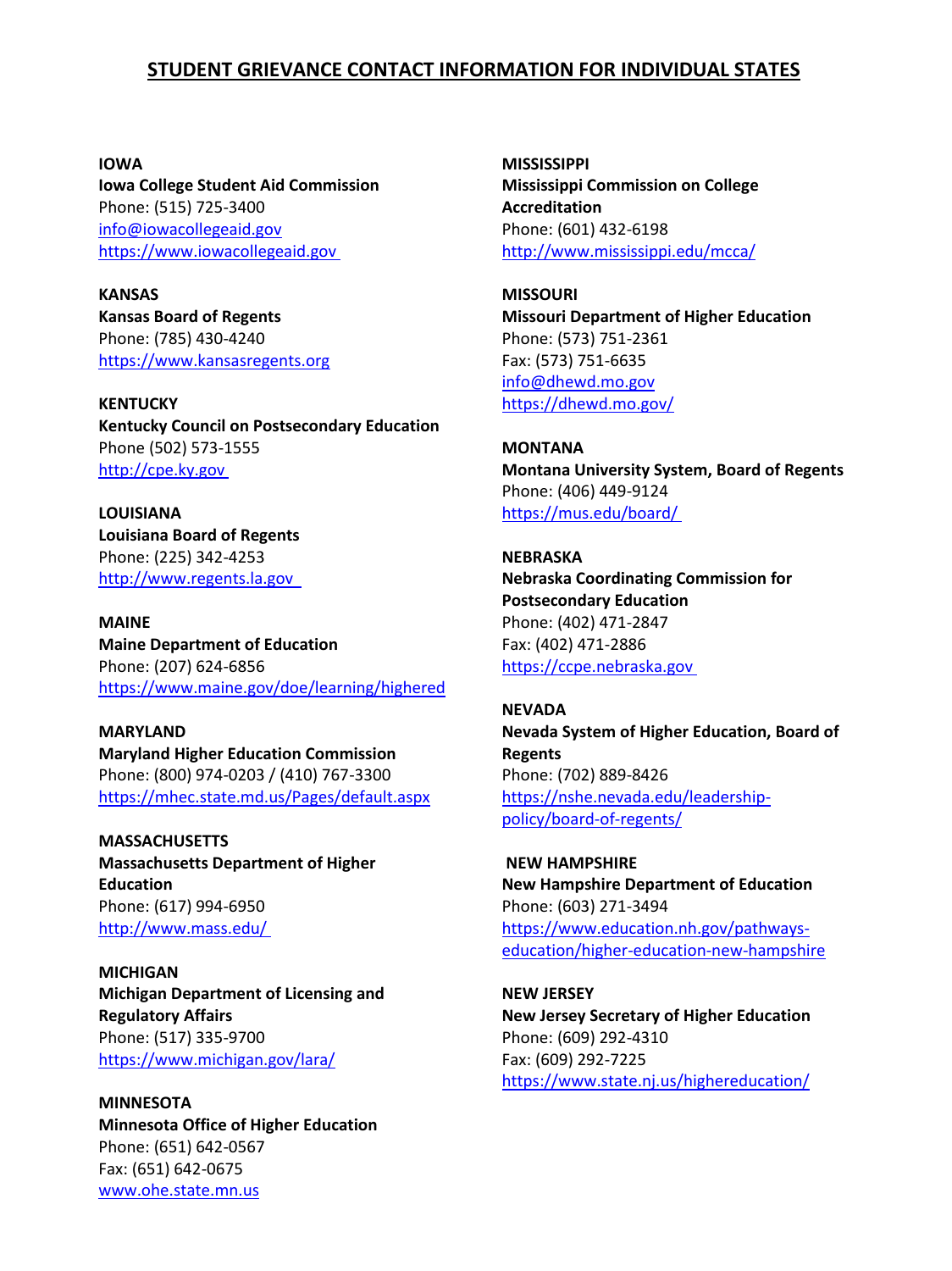**NEW MEXICO New Mexico Higher Education Department**  Phone: (505) 476-8400 <https://hed.state.nm.us/>

**NEW YORK New York State Education Department College and University Evaluation** Phone: (518) 486-3633 [http://www.nysed.gov/college-university](http://www.nysed.gov/college-university-evaluation)[evaluation](http://www.nysed.gov/college-university-evaluation)

**NORTH CAROLINA University of North Carolina System Post-Secondary Education Complaints**  Phone: (919) 962-1000 [studentcomplaint@northcarolina.edu](mailto:studentcomplaint@northcarolina.edu) <https://www.northcarolina.edu/complaints>

**NORTH DAKOTA North Dakota State Board of Higher Education**  Phone: (701) 328-3180 [NDUS.office@ndus.edu](mailto:NDUS.office@ndus.edu) [https://ndus.edu/state-board-of-higher](https://ndus.edu/state-board-of-higher-education/)[education/](https://ndus.edu/state-board-of-higher-education/) <https://www.cte.nd.gov/businessindustry>

#### **OHIO**

**Ohio Department of Higher Education** Phone: (614) 466-6000 Fax: (614) 466-5866 [hotline@highered.ohio.gov](mailto:hotline@highered.ohio.gov) <https://www.ohiohighered.org/>

**OKLAHOMA Oklahoma State Regents for Higher Education**  Phone: (405) 225-9100 <https://www.okhighered.org/>

**OREGON Oregon Department of Education Higher Education Coordinating Commission** Phone: (503) 947-5700 [Info.HECC@state.or.us](mailto:Info.HECC@state.or.us) <http://www.oregon.gov/highered>

**PENNSYLVANIA Pennsylvania's State System of Higher Education** Phone: (717) 720-4000 <https://www.passhe.edu/Pages/default.aspx>

**PUERTO RICO Consejo de Educación de Puerto Rico Puerto Rico Council on Education**  Phone: (787) 722-2121 Fax: (787) 641-2573 <http://www.ce.pr.gov/>

**RHODE ISLAND Rhode Island Board of Governors for Higher Education**  Phone: (401) 736-1100 Fax: (401) 732-3541 <http://www.ribghe.org/>

**SOUTH CAROLINA South Carolina Commission on Higher Education**  Phone: (803) 737-2260 Fax: (803) 737-2297 [https://www.che.sc.gov](https://www.che.sc.gov/)

**SOUTH DAKOTA South Dakota Board of Regents** Phone: (605) 773-3455 [info@sdbor.edu](mailto:info@sdbor.edu) <https://www.sdbor.edu/Pages/default.aspx>

**TENNESSEE Tennessee Higher Education Commission**  Phone: (615) 741-3605 Fax: (615) 741-6230 <https://www.tn.gov/thec.html>

**TEXAS Texas Higher Education Coordinating Board**  Phone: (512) 427-6520 [http://www.thecb.state.tx.us](http://www.thecb.state.tx.us/)